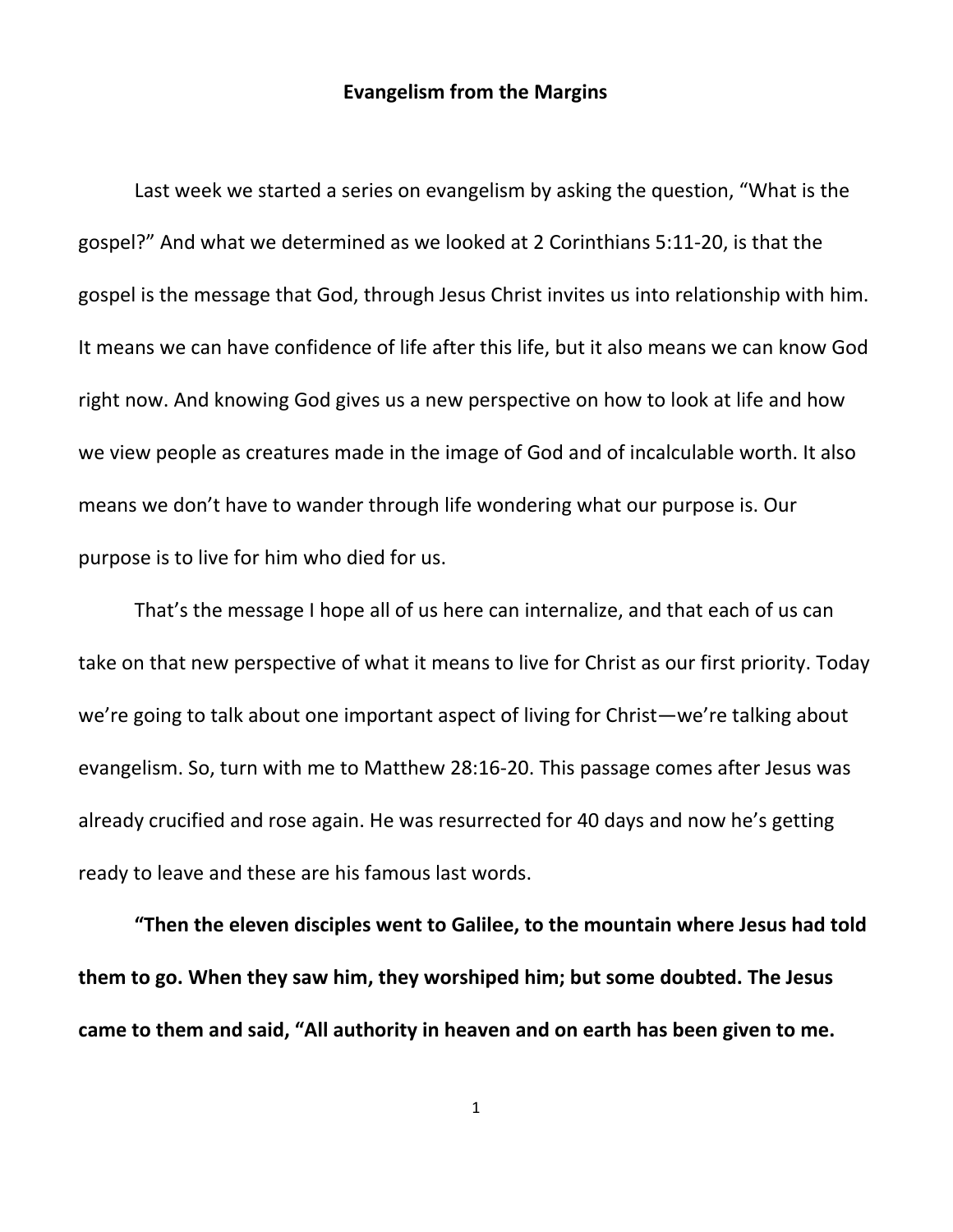**Therefore, go and make disciples of all nations, baptizing them in the name of the Father and of the Son and of the Holy Spirit, and teaching them to obey everything I have commanded you. And surely, I am with you always, to the very end of the age."**

Jesus had spent the last 3 years with his disciples, but was now getting ready to go away and leaving his followers with these last words. Matthew says that Jesus told his disciples to meet him at that particular place. So, this was their last staff meeting—essentially. His goal was to give them their mission statement. We call it the Great Commission because he was commissioning them to go and do what trained them to do.

Verse 16 tells us that there were eleven disciples there. Now, you might remember that Jesus originally called 12 disciples. And why did he do that? It's not because 12 is the optimal number of people in a small group, like I've heard before. No, when Jesus chose 12 disciples, he was forming the church as the new Israel. Israel had 12 tribes, so when Jesus opened up the possibility of non-Jews becoming God's people, he did so by selecting 12 disciples. But there were only 11 here.

That's because one of his disciples, Judas Iscariot, betrayed Jesus and ended up hanging himself. So, Jesus is giving instructions to a wounded and imperfect Church. In fact, we can see from the letters in the New Testament that the Church continued to be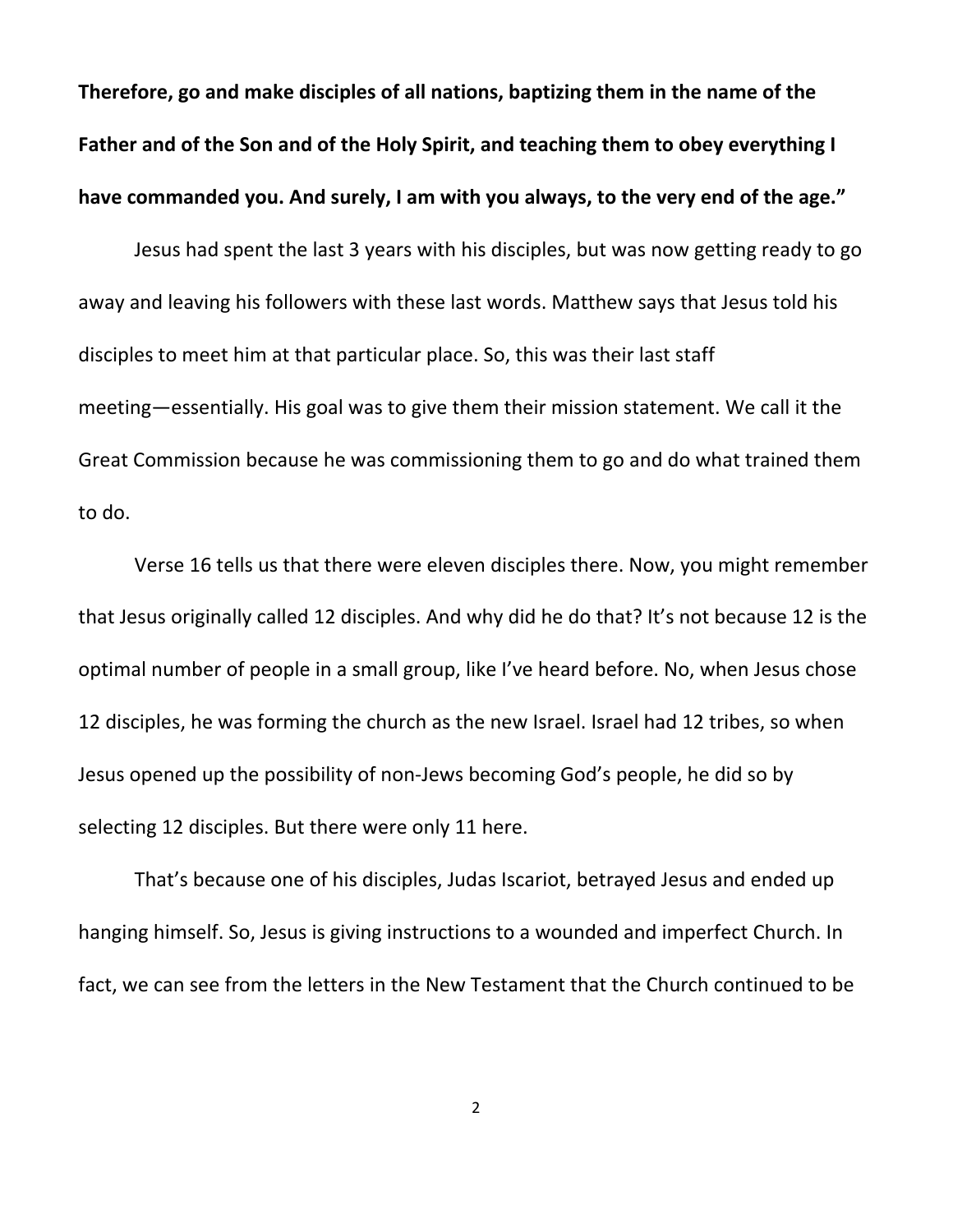an imperfect community. And yet this doesn't deter Jesus from giving the Church *the responsibility to continue the work he had been doing.*

Matthew tells us that when they arrived and saw Jesus, the first thing they did was worship him, but he adds this last note, **"but some doubted."** So, mostly they worshipped, but some doubted. Of course, the first question that pops into my head is, how could any of them doubt after they saw him crucified, die and be buried, then saw the empty tomb, saw him resurrected and are now looking at his resurrected body? This is where I love the honesty of the Gospels.

What I've found is that there are few people who never have any doubts. There are people who have the gift of faith and never seriously entertain doubts about Jesus. But I also know people who have had profound experiences with God—have heard God speak to them; who pray in tongues, virtually all the things you say, "If I had that happen, I would never doubt!" And yet they still sometimes doubt.

The fact is that almost all of us are a bit bi-polar when it comes to faith. We have days where our faith is solid and our relationship with Christ is vibrant. But we have other days or seasons where we wonder. We're not feeling motivated and we don't sense the presence of God. These can be hard times, but they are a part of life.

Our natural tendency in times of doubt is usually to pull back from community because we feel fake and unworthy of being a part of the community. But it's important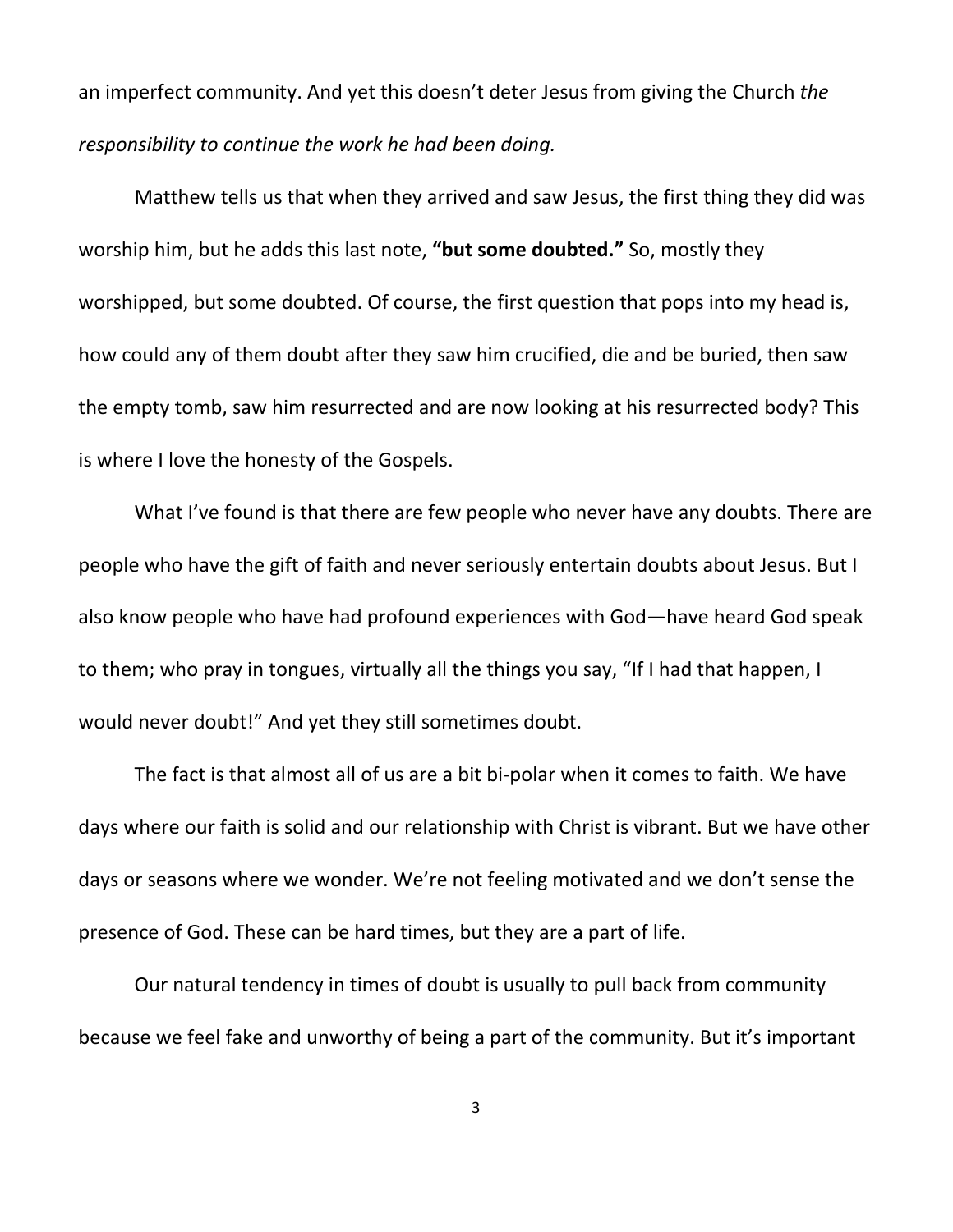to stay in connection with community and don't be afraid to share that you're going through a season where God seems to be absent. You don't have to focus on your doubt or obsess about why it's happening, but you can borrow faith from the people you trust until a new season comes along—and it will. Belief isn't a just feeling, it's an act of the will to trust that the way of Jesus is right even when you can't see it at the moment. Your faith will come and God can still use you. //

Verse 18. Jesus says, **"All authority in heaven and earth has been given to me**…**"** Now, we should view this as the culmination of Jesus' preaching in the book of Matthew. In Matthew, Jesus' primary message is "repent for the Kingdom of Heaven has come near." And Jesus is the king of that new Kingdom.

His Kingdom isn't one that advances through violence or government, it advances through the power of the Holy Spirit and through the lives of faithful believers who "no longer live for themselves but for him who died for them" as we read last week. It's a Kingdom you have to commit to because it's principles run so counter to the principles of the world. It's the Kingdom where the first are last and the last are first and the ones who are considered the greatest are the ones most willing to serve.

He said this to reassure the disciples that what they were about to do was authorized by God himself. The Kingdom he was telling them to proclaim wasn't just for a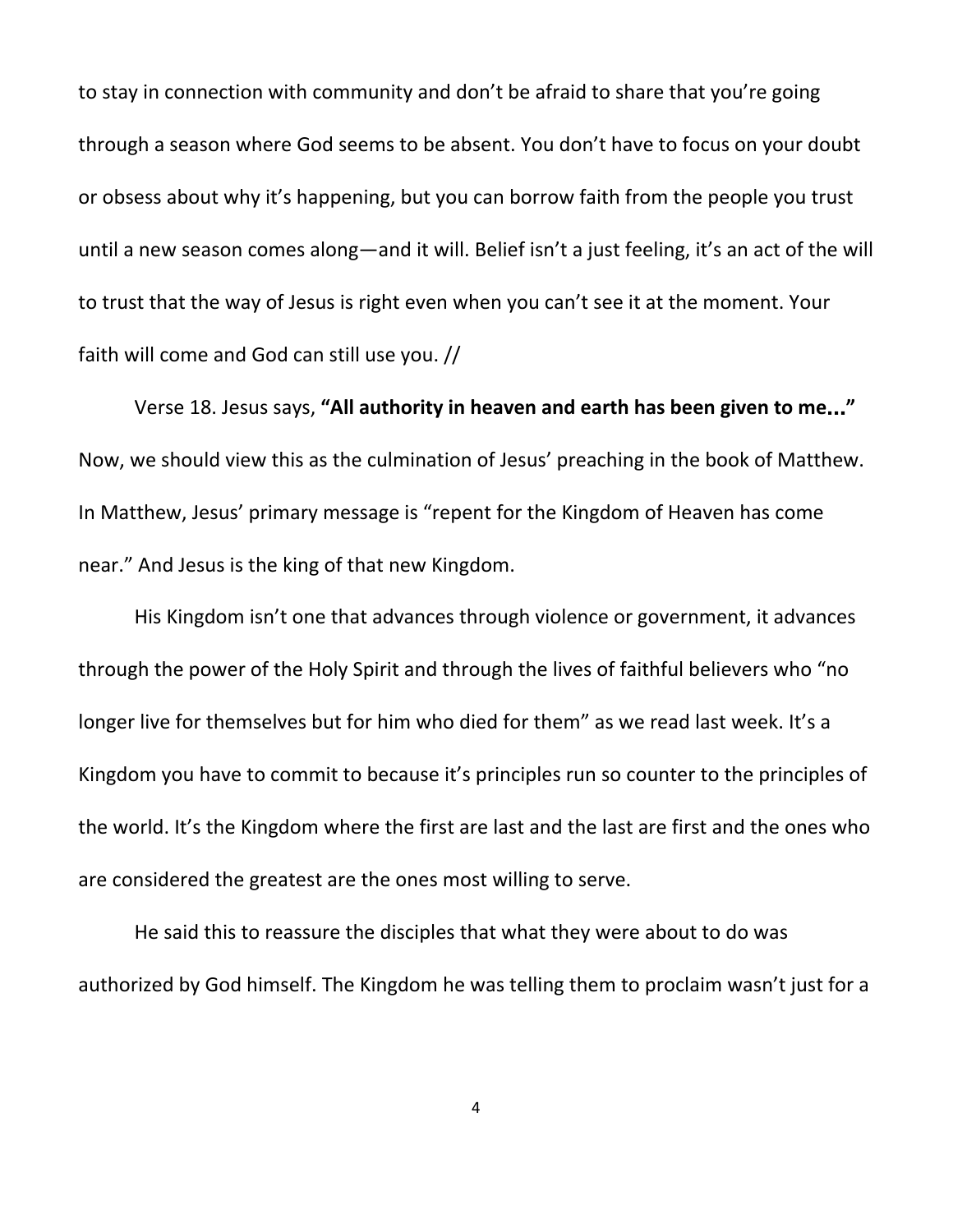few—it wasn't just for the Jews, but it was for everyone. And when they went out, they went with his power and authority.

He continues, **"Therefore, go and get people saved**…**"** Is that what your translation says? Mine doesn't. Mine says, **"Go and make disciples**…**"** Being a disciple includes the offer of salvation, but any church that offers salvation, but stops there isn't fulfilling Jesus' command. The command is to make disciples—to complete the process.

And to do that, he specifies two things. The **first** is to *baptize them in the name of the Father, the Son and the Holy Spirit*. Baptism is the sign of entry into new life. The Wesleyan church is not particular about how we baptize, but we do prefer to take people to body or pool of water and dunk them. The reason is that the image is so rich.

Last week we read in 2 Corinthians 5:17, **"Anyone who is in Christ is a new creation. The old is gone and the new has come."** When someone goes under the water, they are being buried with Christ and raised again to new life. When someone decides to take this step, you're saying in front of the Church that you intend to live the new life Jesus gives and become a disciple of Jesus. It doesn't mean you're perfect, but with God's help and power you intend to live a new life.

We do hope to do a baptism sometime in August, so if God has been tugging at your heart and that's a step you want to take, I'd love to have to come talk to me afterward or contact me during the week and we can talk about it.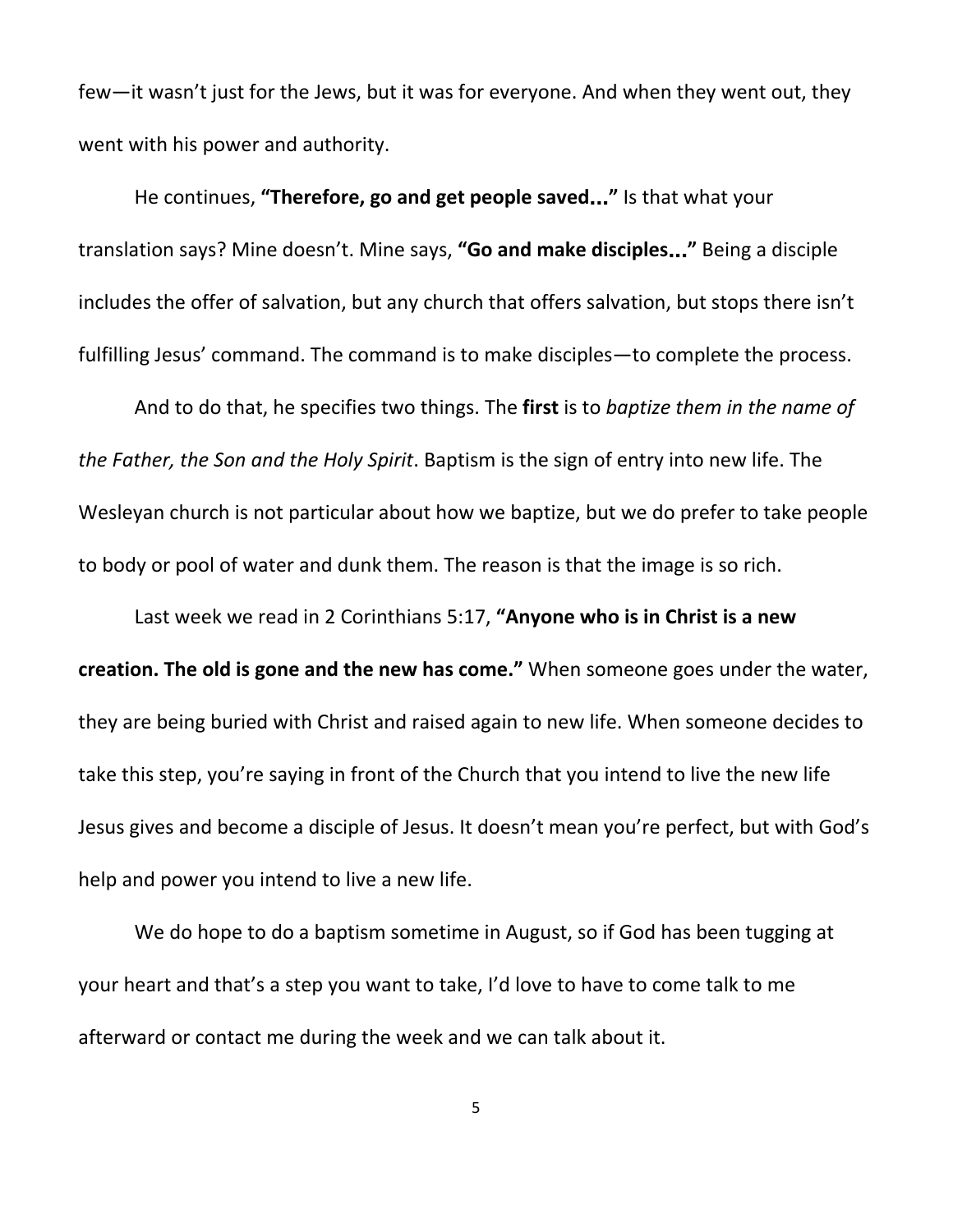So, baptism is the first part of fulfilling the great commission. The second part of making disciples is in verse 20, **"teaching them to obey everything I have commanded you."** Notice this isn't separate from getting someone saved. Both are parts of discipleship. In fact, I would go so far as to say that I question whether someone who says a prayer to receive Jesus, but doesn't want to be a disciple of Jesus is really saved.

Remember last week we said that God's gift of grace is *unmerited*, but it's not *unconditional*. We don't earn God's forgiveness and favor, but God doesn't offer grace with no strings attached. God offers grace in order to invite us into relationship, or as Jean White corrected me last week, he invites us into fellowship. So, when we say to God, "I'll take your gift, but I don't really want you," it doesn't complete the gift.

If you read Jesus' teachings, you'll see that you can't separate *relationship with* Jesus and *obedience to* Jesus. For instance, in John 15, Jesus says to his disciples, **"Greater** love has no one than this, that he lay down his life for his friends. You are My friends if **you do what I command you."** This isn't trying to earn God's grace and forgiveness, but the way we accept it is that we enter into a discipleship relationship with Jesus.

The point is this—when we share the gospel, we're not just calling people to pray a prayer. We're calling them into an ongoing relationship with Jesus that will result in transformation in this life and eternal life in the next. Discipleship completes salvation.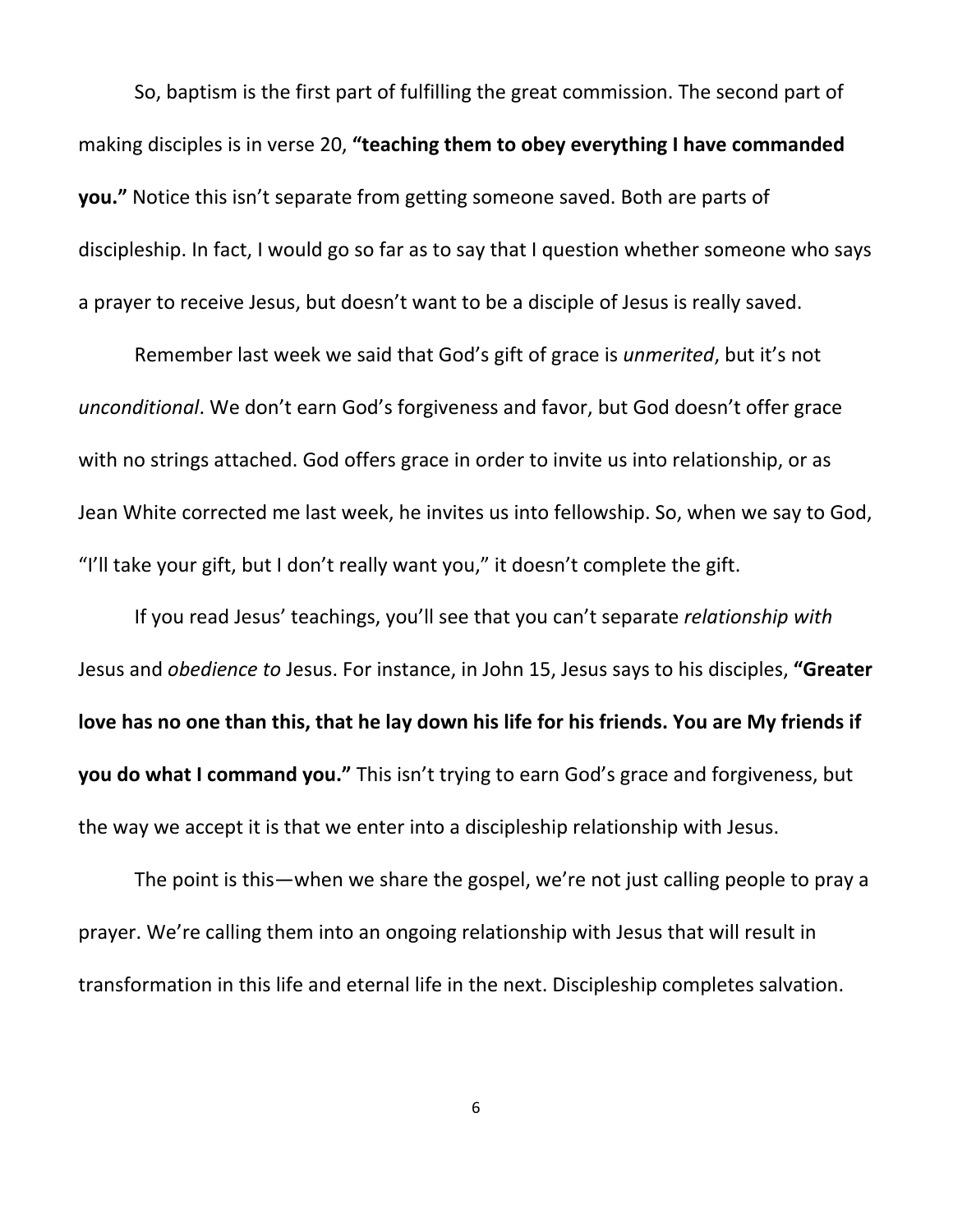Then at the end, Jesus assures us of his ongoing presence. The second part of verse 20, **"And surely I am with you always, to the very end of the age."** In other words, you don't have to do this alone.

Now, the strange thing to many people is that right after Jesus said this, he left. It's not recorded in Matthew, but it is in Acts 1. So, how can Jesus say this?

Well, it's because when Jesus left, he sent the Holy Spirit to empower the church. The Holy Spirit is the spirit of Christ. It's like Jesus is saying, "I'll be with you in Spirit," only in this case, it's not just a pep talk, his Spirit is real and tangible. Acts, chapter 2, tells us that when his followers went back to Jerusalem, they were sitting in a room waiting for something to happen when a wind came whipping through the room and tongues of fire rested on their heads and began to speak in other languages.

Even Peter, who denied Jesus three times during his arrest got up and spoke with power to thousands of people. Throughout the book of Acts, we see the Holy Spirit working through the disciples. And that's the encouragement we can take from this is that when you share your faith, you don't have create a new work, God is already with you. God is already working in the heart of the person you're sharing with. Your job is to join him in what he's already doing and you can leave the results up to him.

Now, the task of the church today is the same as it was in the days of the disciples. That's because there are many similarities between the our society and the Roman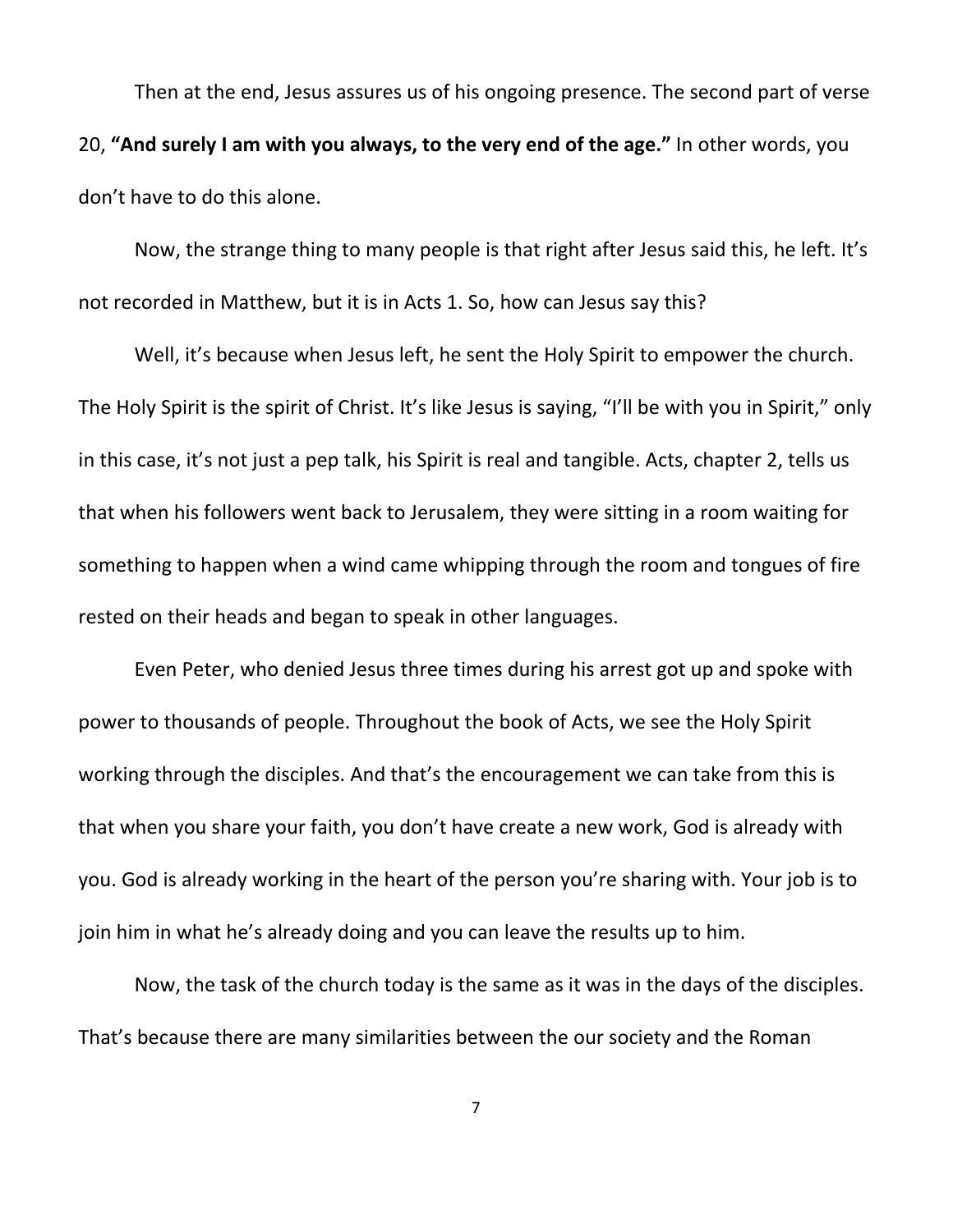Empire where the church started. Both societies are diverse cultures with many different beliefs. Much like today, the Roman Empire didn't much care which God you worshipped, just don't tell anyone else their religion is wrong. The Emperor wanted to keep the peace.

Both societies were incredibly prosperous and were the height of technology and progress for their day. And in both societies, Christianity was on the margins of society.

In the Roman Empire, there just weren't many Christians around and those who were around were persecuted by the Empire. Today, while there are more Christians, and I would not yet say that Christians are persecuted, I would say that Christianity has been pushed to the margins by movements like secularism and the sexual revolution.

While we are similar, we are also different in one important sense. The early Church existed in a pre-Christian culture, but today we live in a post-Christian culture. Here's what I mean. The Christian church has gone through three eras.

The first is the pre-Christian era. This was the world of the early Church where people around them had never heard of Christ because it was all new. And while to many it seemed like a strange way to look at the world, there was a curiosity about it.

Well, after the first four centuries or so, what we now call Christendom emerged. In time, Christianity had grown so strong, it overwhelmed the Roman Empire and in the mid-300's, it even became the official state religion. As the power of the Roman Empire began to wane, the Holy Roman Empire, led by the pope, became more powerful and it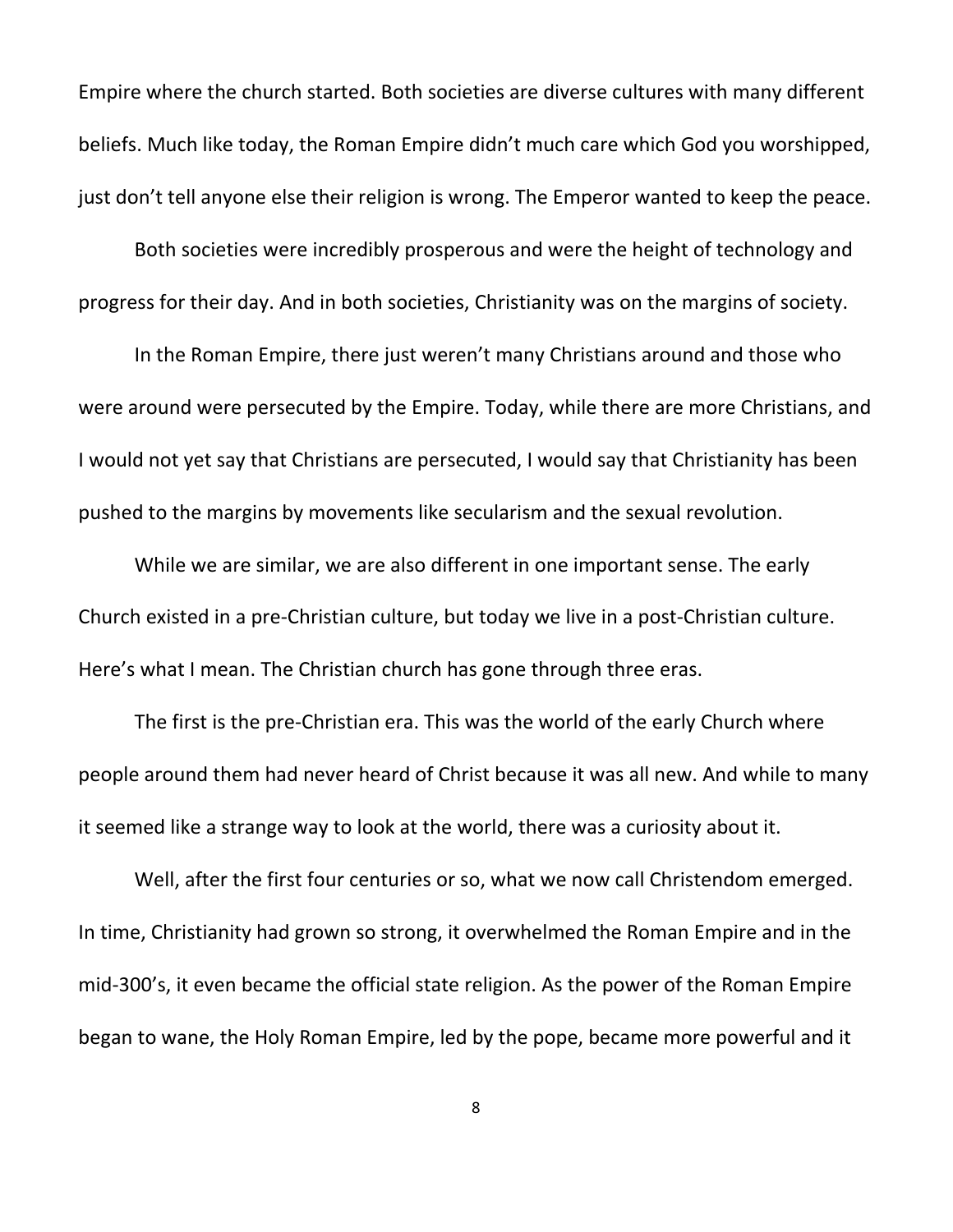spread all throughout Europe and eventually into the new world. From that time until just the last few decades, the west has been dominated by a loosely Christian worldview we call Christendom, where religion and the state were melded together.

But Christianity in the west in the 20<sup>th</sup> century, in the face of the sexual revolution, expressive individualism and the self-esteem movement, rather than being a life-giving, suddenly seemed oppressive and out of touch and people started moving beyond it.

We now live in what many call a post-Christian culture. What's interesting about post-Christian culture is that it largely wants many of the things Jesus preached about the Kingdom of God. It wants justice and shalom. Pastor Mark Sayers writes, *"Post-Christian culture attempts to retain the solace of faith, whilst gutting it of the costs, commitments, and restraints that the gospel places upon the individual will. Post-Christianity intuitively yearns for the justice and shalom of the Kingdom, while defending the reign of the individual will."* It wants the Kingdom without the King.

Now, this post-Christian culture has given us some remarkable things in terms of material prosperity. We live comfortable lives in clean cities with great food and drink and entertainment. People all around the world are educated and living longer. Abject poverty continues to decrease. So, when it comes to evangelism, we might think how in the world can we compete with all this peace and prosperity?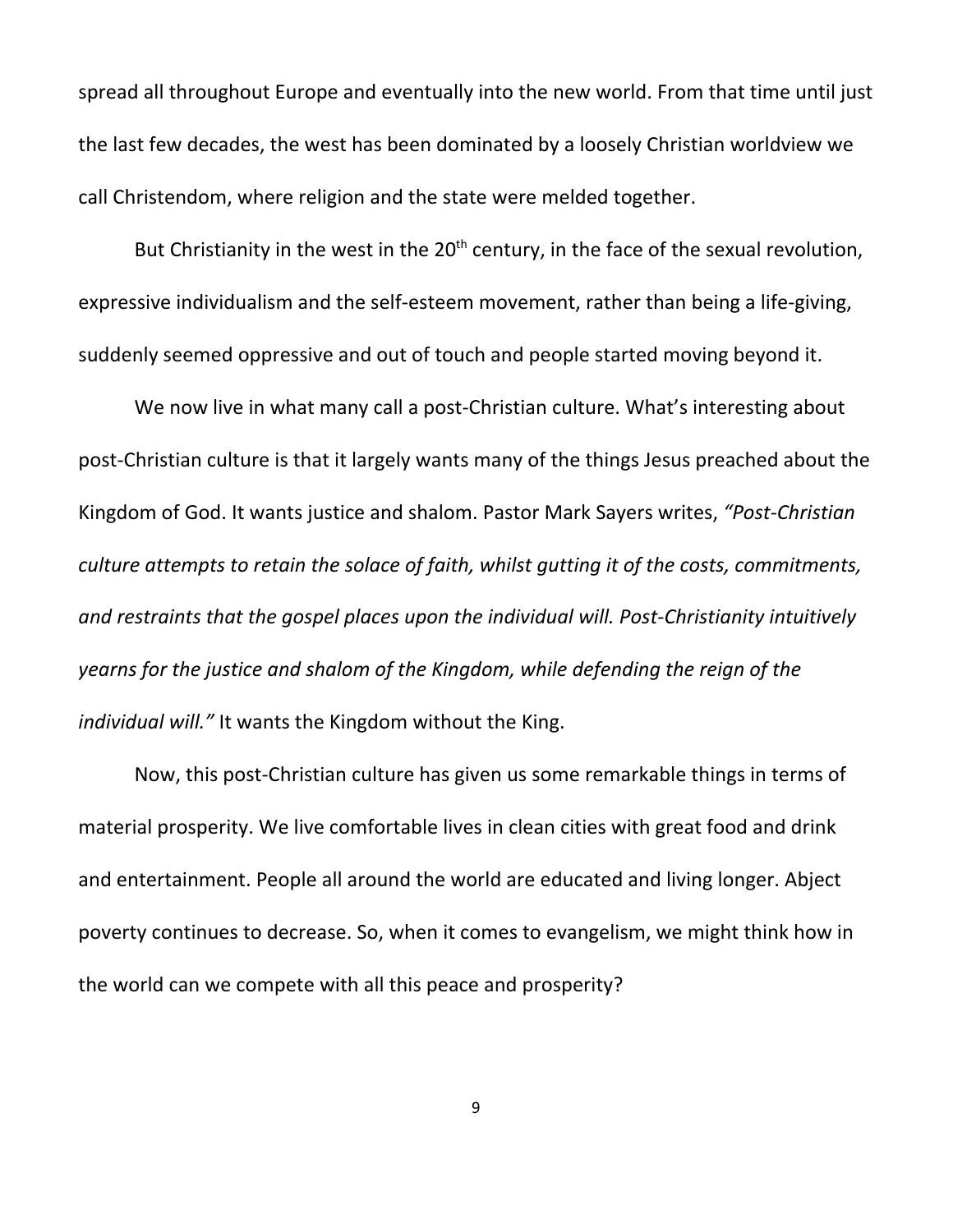Here's the problem. What it gives us in *freedom*, it lacks in true *community*. What the culture can offer us in terms of *comfort*, it lacks in *meaning*. And you can see it because even in the middle of comfort and prosperity, we see a hostile political climate, rise in depression, anxiety and suicide. Prosperity isn't filling the void. That's why even in our secular, post-Christian culture, people can't let go of spirituality. But I believe that even this won't be enough. God-in-general doesn't satisfy and he doesn't save. I believe people need the God who revealed himself and showed us a better way.

So, in the last few minutes we have here today, I want you to see how even an imperfect Church can offer life to that world. How can we be effective in making disciples in our post-Christian world that has pushed the church to the margins? So, I want to end today with some application.

Before I get into specifics, let me first say that most of us have been taught that evangelism is an individual sport. Experts would teach you how to go knock on doors and share the Four Spiritual Laws or Romans Road or ask leading questions and then seal the deal. But evangelism is the responsibility of the Church. That doesn't mean ME! It means us. That means you as individuals being willing to share the gospel, but please don't think you have to do this alone. In fact, today I'm going to talk more about what the church needs to do and ask you to work within that. And what I'm going to talk about not so much of a how-to do evangelism as much as it is to lay some foundations.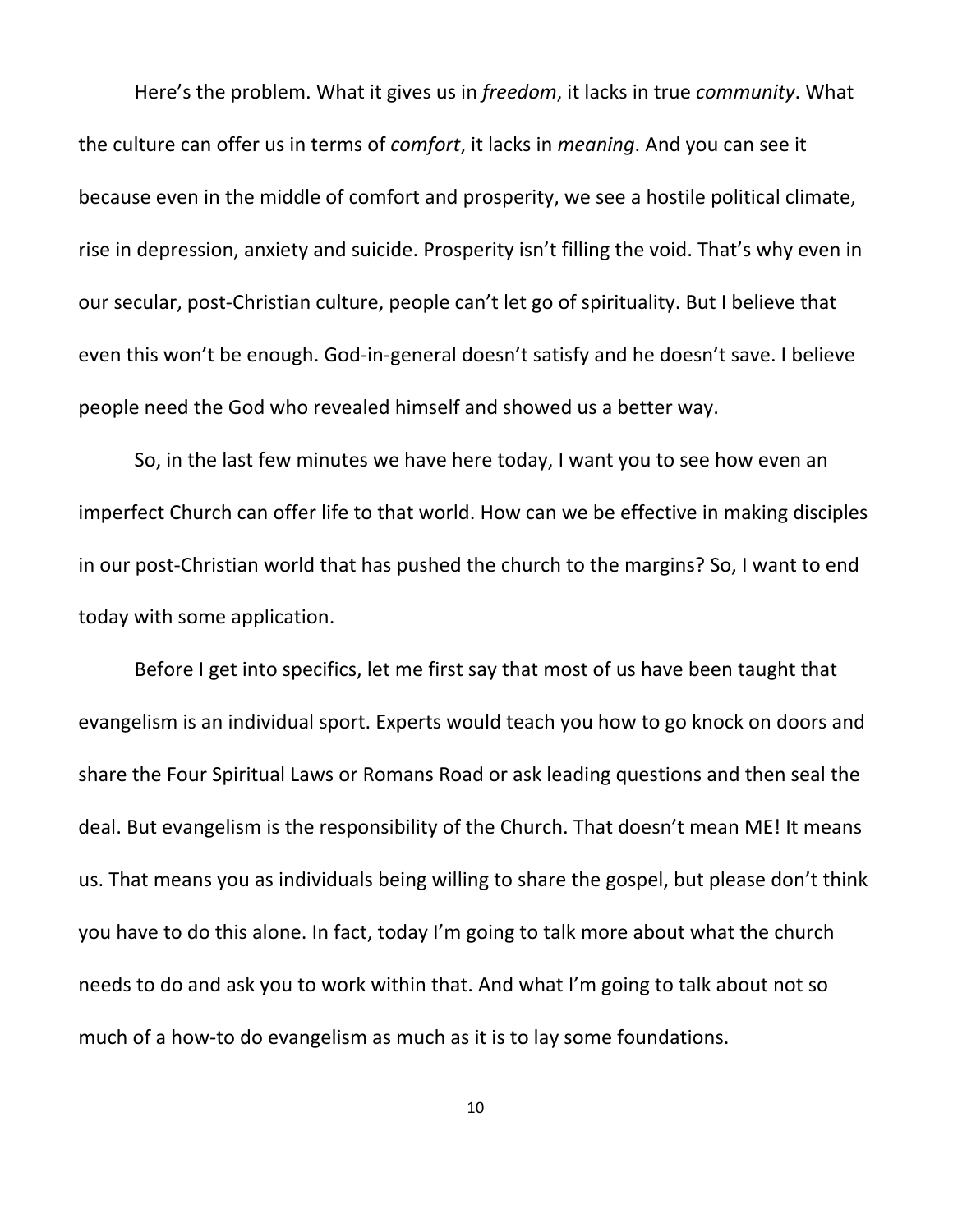First, I believe the church has to *reclaim what it means to be the church.* Every Sunday at the end of service, I stand up here and say, "The worship service is over, let's go be the Church." The reason I say that is to remind you that this is not "church." This is the time the whole church body at Waite Park Church gathers together to worship, fellowship, and hopefully learn to follow Christ together. This is one of the things we do, but it's not the Church.

One of the issues that I think has plagued the church recently is that we've tried so hard to be relevant, we've forgotten that we're actually called to be different. There's a fine line there, of course. We're all a part of this culture and not everything about our culture is bad. We're influenced by our culture's fashion, music styles, hair styles, language, etc. I don't think we need to invent distinct Christian haircuts.

But what I've found is that too often, we as Christians are biblically illiterate. We are just as individualistic as our culture so deep down we believe happiness is more important than goodness. We are just as consumeristic, even when it comes to church we want to be entertained and when we're no longer feeling it, we choose something else. There are many of us who have core beliefs that aren't in any significant way, Christian.

Here's how one author puts it, *"What the gospel needs most is not intellectual brokers or cultural diplomats but rather saints who have taken up the way of the cross and in whose lives the gospel is visible, palpable, and true. It needs disciples who follow*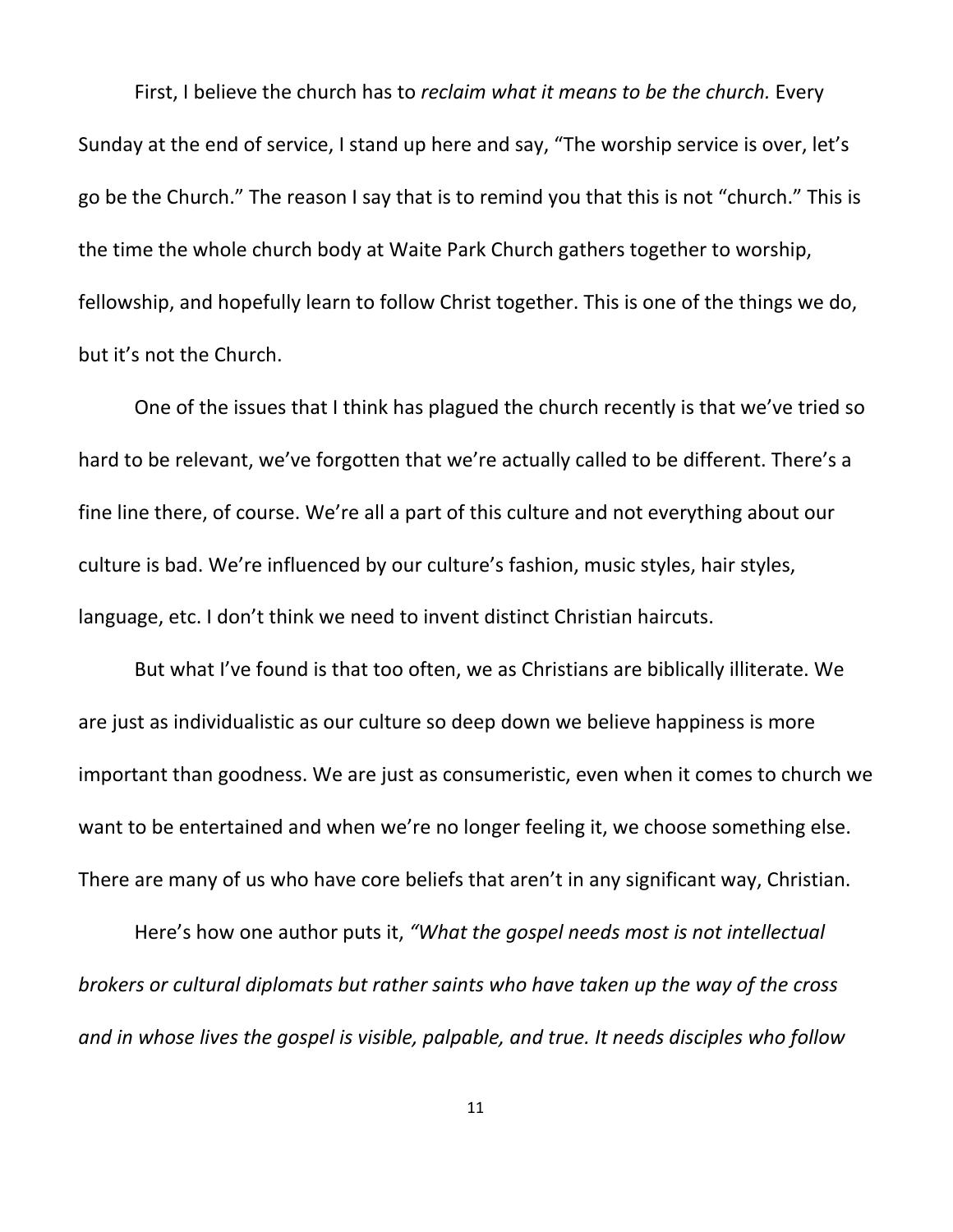*Jesus with or without the support of their culture and for whom the power of the gospel is demonstrated not through winning but through obedience."* Bryan Stone, Evangelism after Christendom

If we want to have anything worthwhile to say to the world about Christ, then we have re-learn what it means to be distinctively Christian. If you are distinctly Christian, then you're going to be weird. And we all have to be OK with that. That doesn't mean offensive or off-putting, but you'll be different because you'll look more like Christ.

One of the ways this plays itself out is worth mentioning on its own. *I believe the Church needs to be the community the world cannot offer.* One of the big reasons for some of the problems we're seeing in our society today is that I think people have largely forgotten how to be community. Now, it's not the people are mean. Chances are, your neighbors are friendly people who are helpful. But we have a real problem forming deep relationships today.

And I think much of the issue is that we're so influenced by individualism's mantra that we should pursue our own personal happiness that we don't realize what we really long for is connection. We need the stability of a community that will love us and sacrifice for us. This is what the church is supposed to be. Unfortunately, we've absorbed our culture's individualism.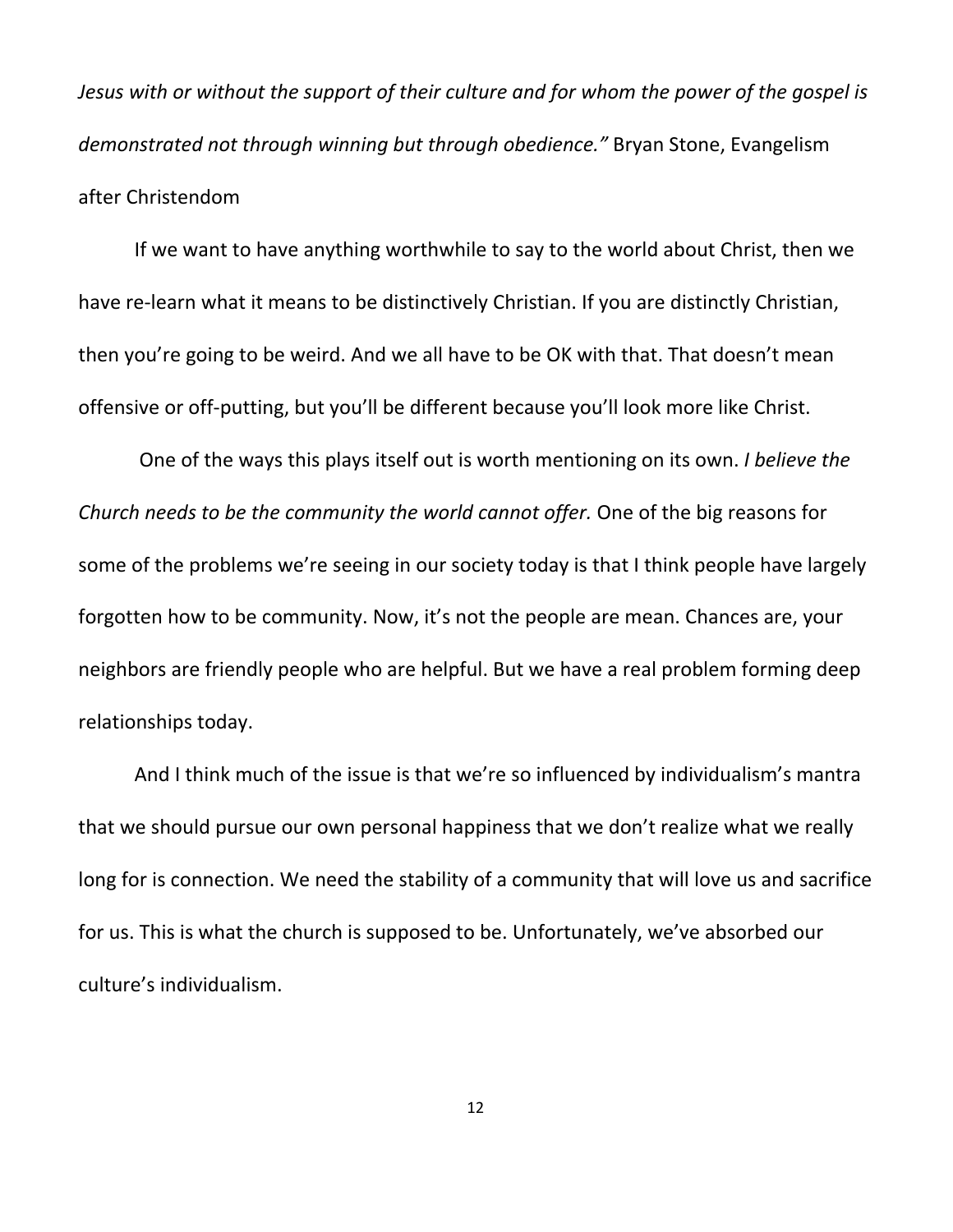But because of the disconnection in our society, I believe the church has a real opportunity to be an oasis for people left behind in our culture. But the only way that can happen is if each of us individually commits to living that kind of life. That means minimizing our agenda to make space to be interrupted by people. It means learning again to pass the time by being with people rather than sitting at home staring at screens. It means having the attitude of uncommon (strange) hospitality and generosity and invites our neighbors and even our enemies into our lives and drops everything to care for people in need, first inside the church, then outside.

This is the greatest need in our society. And I can see no greater opportunity for the church to model and share God's message of reconciliation through Jesus Christ. What are you willing to change in order to invite people into relationship?

Finally, *we need to renew our dependence on the power of the Holy Spirit.* The truth is, this is something we should never have lost. Right in the Great Commission, Jesus promises his presence. Over and over in the book of Acts, it's the Holy Spirit who goes before the disciples. So why would we think that we would need the Holy Spirit any less today?

We've focused so much on technique and methods that I think we sometimes forget that Jesus was serious when he said, **"I will be with you always, even to the end of the age."** The Holy Spirit is alive and active today. Maybe I'm crazy, but I believe that in